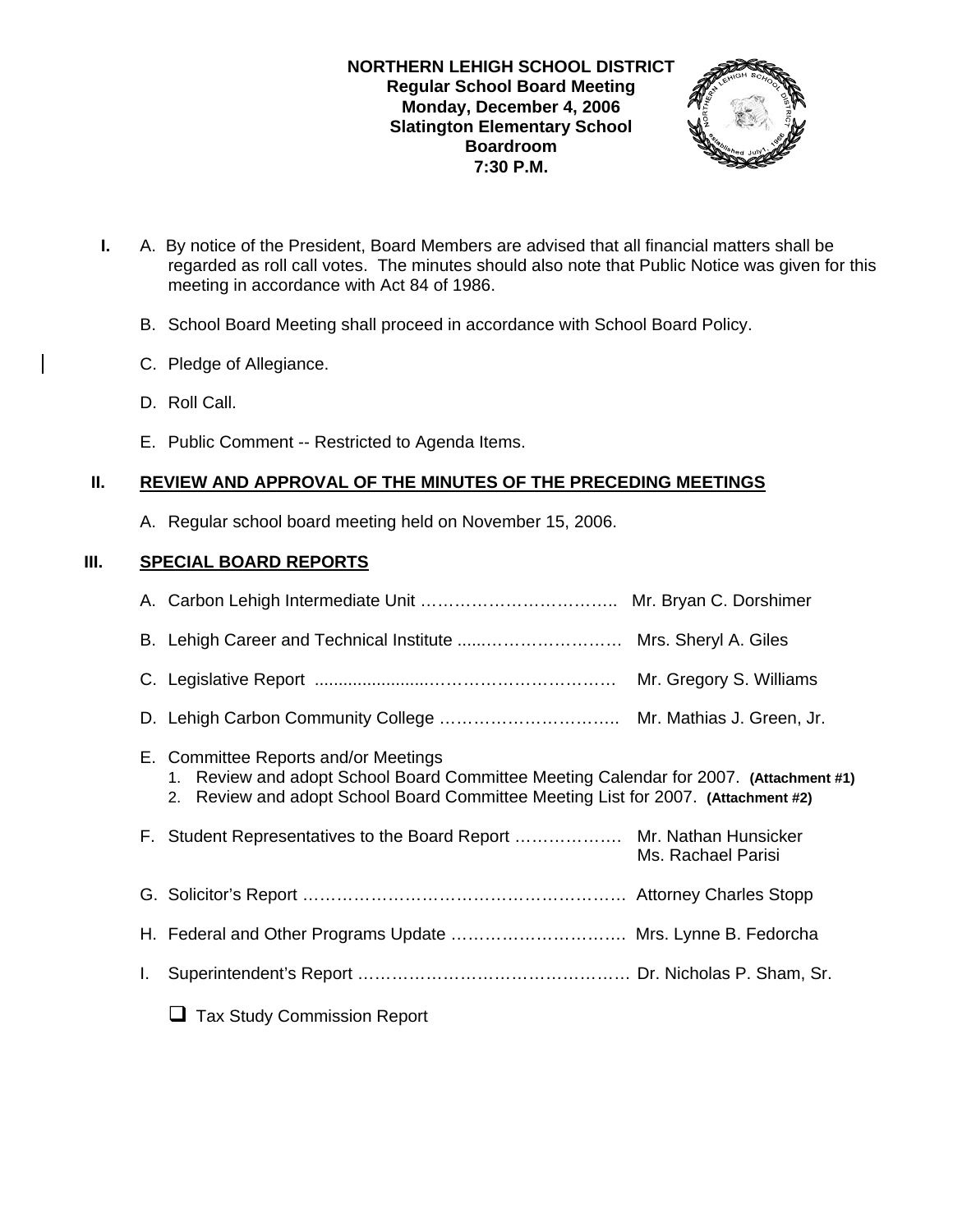# **IV. PERSONNEL**

#### A. Nomination for Appointment

1. Non-Professional

|  | a. Patricia Ingles* **<br>Assignment: | Middle School Personal Care Assistant, replacing Amy<br>Unger who resigned.     |  |
|--|---------------------------------------|---------------------------------------------------------------------------------|--|
|  | Salary:                               | \$9.59 Per Hour/6 1/2 Hrs Per Day/5 Days Per Week<br>(2006-2007 ESSA Agreement) |  |
|  | <b>Effective Date:</b>                | December 5, 2006                                                                |  |
|  | b. Tricia Seiler* **                  |                                                                                 |  |
|  | Assignment:                           | High School Learning Support Aide, replacing Dawne<br>Beidelman who resigned.   |  |
|  | Salary:                               | \$9.59 Per Hour/6 1/2 Hrs Per Day/5 Days Per Week<br>(2006-2007 ESSA Agreement) |  |
|  | Effective:                            | December 5, 2006                                                                |  |
|  | * Pending Verification of Clearances. |                                                                                 |  |

# *\*\* 60 Day Probationary Period*  B. Co-curricular Appointments for 2006-2007

Senior High Musical Director **Jill Chamberlain** \$2,574.45\* *\*Last year's rates will apply until a new Collective Bargaining Agreement is approved.*

#### C. Substitute

1. Instructional

 Approve the following substitute teacher for the 2006-2007 school year at the 2006- 2007 substitute teacher rates of \$80.00 for 1-10 non-consecutive days; \$90.00 for 11-20 non consecutive days; and \$105.00 for 21+ non-consecutive days:

Ms. Sharon Colline

- 2. Non-Instructional
	- a. Approve the following individuals as substitute secretaries/aides for the 2006-2007 school year at the 2006-2007 substitute rate of \$7.25 per hour.

 Margaret Blose Donna Lobach-Berger\* Mary Spalding *\*Pending Verification of Clearances* 

b. Approve the following individuals as substitute cafeteria workers for the 2006-2007 school year at the 2006-2007 substitute rate of \$7.25 per hour.

Mary Spalding

c. Approve the following individuals as substitute custodians for the 2006-2007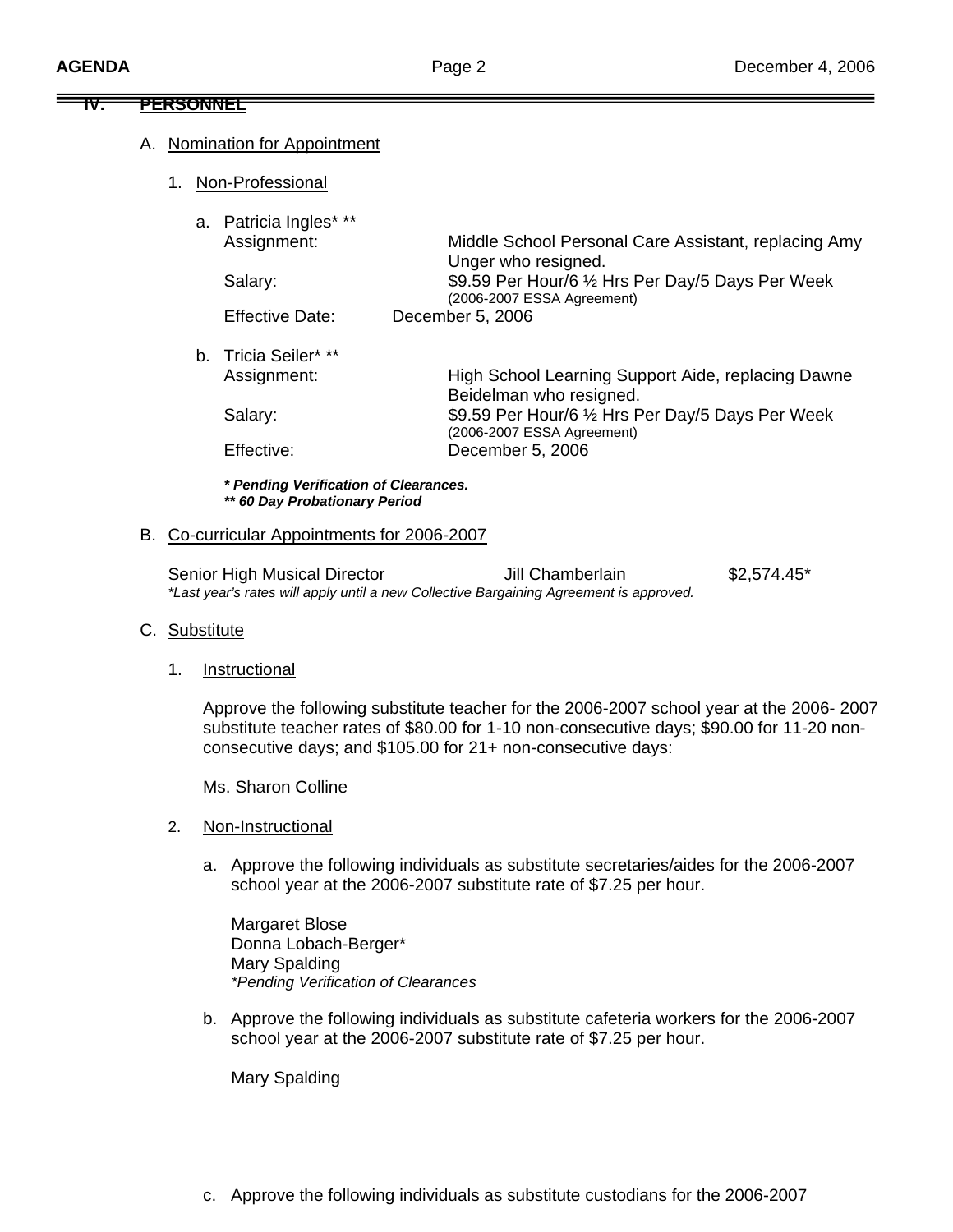#### school year at the 2006-2007 substitute rate of \$7.25 per hour.

Gavin Oplinger

D. Salary Adjustments

 Acknowledge the following teacher who has completed the requirements per the Collective Bargaining Agreement that would entitle them to a salary increase for the 2006-2007 school year:

Amanda Lychak From: Step 5B To: Step 5B + 24\*

*\* This salary adjustment represents a lateral move from Bachelors to Bachelors + 24 on the 2005-2006 Collective Bargaining pay schedule. They will not move to the next step until a new Collective Bargaining Agreement is approved.* 

E. Resignation

 Accept the resignation of Lisa Martinez from her position as Substitute Detention Monitor effective November 28, 2006.

#### **V. CONFERENCES**

#### **VI. POLICY**

- A. Board Policies Second Reading
	- 1. Approve revisions to existing school board policy #122 Programs: Extra-Curricular Activities, as presented after second reading. **(Attachment #3)**
	- 2. Approve revisions to existing school board policy #123 Programs: Interscholastic Athletics, as presented after second reading. **(Attachment #4)**
	- 3. Approve new school board policy #137.1 Programs: Extracurricular Participation By Home Education Students, as presented after second reading. **(Attachment #5)**

4. Approve new school board policy #140.1 – Programs: Extracurricular Participation By Charter/Cyber Charter Students, as presented after second reading. **(Attachment #6)**

#### B. Homebound Instruction

It is recommended that the Board of Education grant homebound instruction for an  $11<sup>th</sup>$ Grade Student, Student No.843780, for five hours per week, effective November 15, 2006 and continuing until March 2007.

### **VII. CURRICULUM AND INSTRUCTION**

#### **VIII. OLD BUSINESS**

A. Approve the Individual Administrative Goals for 2006-2007 as presented at the November 15, 2006 school board meeting.

#### **IX. NEW BUSINESS**